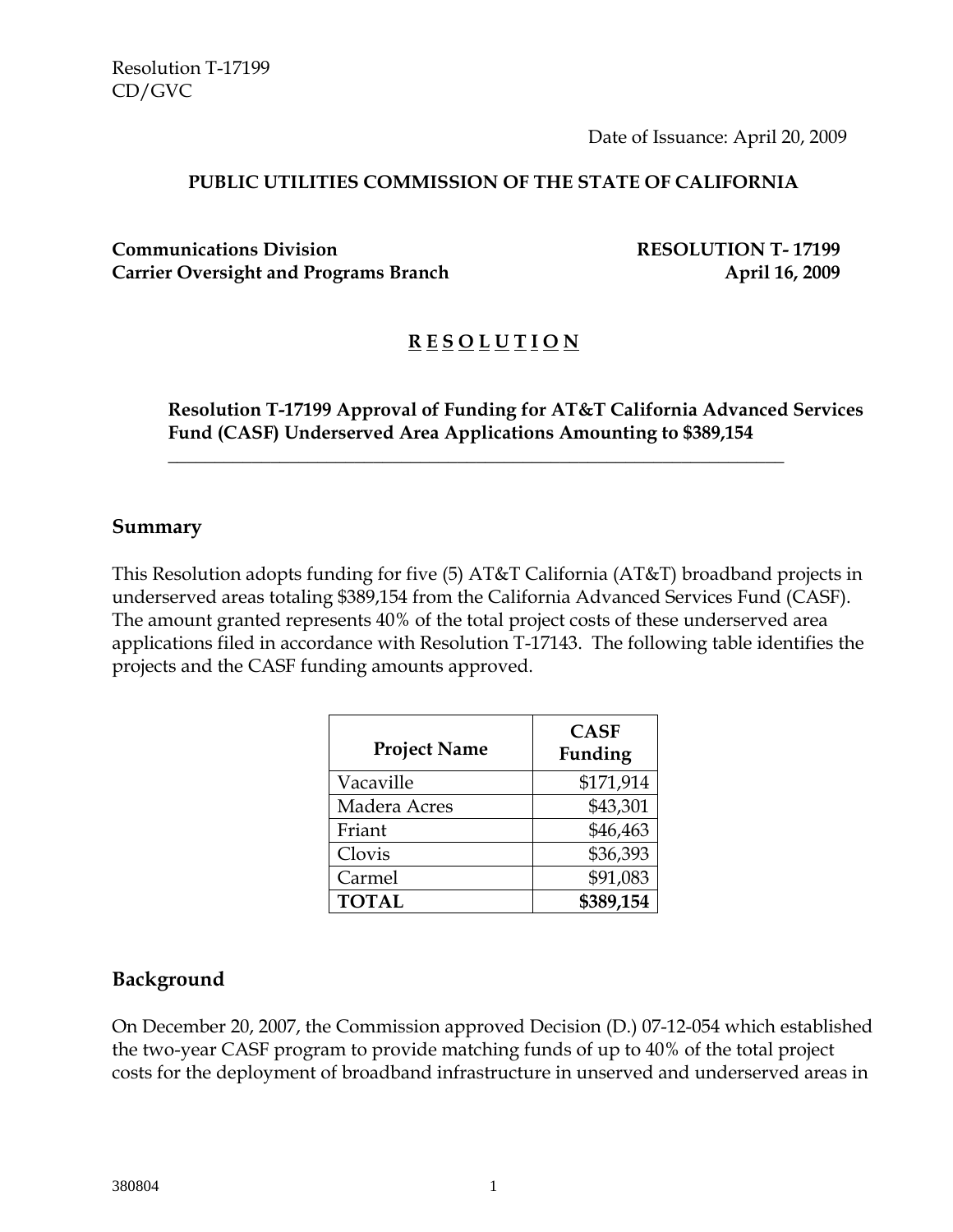California.3 Resolution T-17143, approved on June 12, 2008, adopted the application requirements, scoring criteria for the award of funds, and a prescribed timeline for other filings and notifications including a projected Commission Meeting date for final approval of award(s). This same Resolution directed interested applicants, seeking funding for underserved projects, to file their project proposals and funding requests on August 25, 2008. Thirty–three (33) project proposals have been received thus far seeking CASF funding for underserved areas. On March 12, 2009, the Commission, in Resolution T-17196 approved seven unchallenged underserved projects amounting to \$620,093. Other applications required further review as these were challenged by other carriers or were confirmed to be served at speeds of more than 3 MBPS download or 1 MBPS upload. CD shared its findings with applicants who either modified or withdrew their submitted proposals.

This resolution addresses five (5) CASF underserved projects submitted by AT&T. Further details of the AT&T projects are shown in Appendix A and presented in the Discussion section of this resolution.

## **Notice/Protests**

The Census Block Group (CBG) list appeared by county on the Commission's CASF website page under "UNDERSERVED areas proposed to be served as of August 25, 2008: Census Block Groups (CBGs)". CBGs believed to be already served at speeds of 3 MBPS or more download and 1 MBPS or more upload were challenged pursuant to Resolution T-17143. CD received challenges to AT&T's proposed CBGs from interested parties and challenged proposed areas itself based on information in the January 2008 Broadband Task Force Report (BBTF).

## **Discussion**

 $\overline{\phantom{a}}$ 

This Resolution adopts a total of \$389,154 in CASF funding support for five (5) AT&T broadband projects in underserved areas. The actual award amounts for these five (5) projects are described in detail in Appendix A.

For qualification purposes under the CASF program, underserved areas are defined as areas with broadband service offering less than 3 MBPS download and 1 MBPS upload. CD reviewed each project's eligibility in the underserved review phase by analyzing the required data submitted. These data include, but are not limited to: proof of CPCN registration; descriptions of current and proposed broadband infrastructure; Geographic Information System (GIS) formatted Shapefiles mapping the subject areas; assertion that the area is underserved; potential subscriber size and household incomes; project construction schedule; project budget; proposed pricing and commitment period for new subscribers; and, financial qualifications of the applicant. In addition, CD reviewed the Shapefiles

<sup>&</sup>lt;sup>3</sup> SB 1193 (Chapter 393, Statutes of 2008) established the California Advanced Services Fund as a new public purpose program.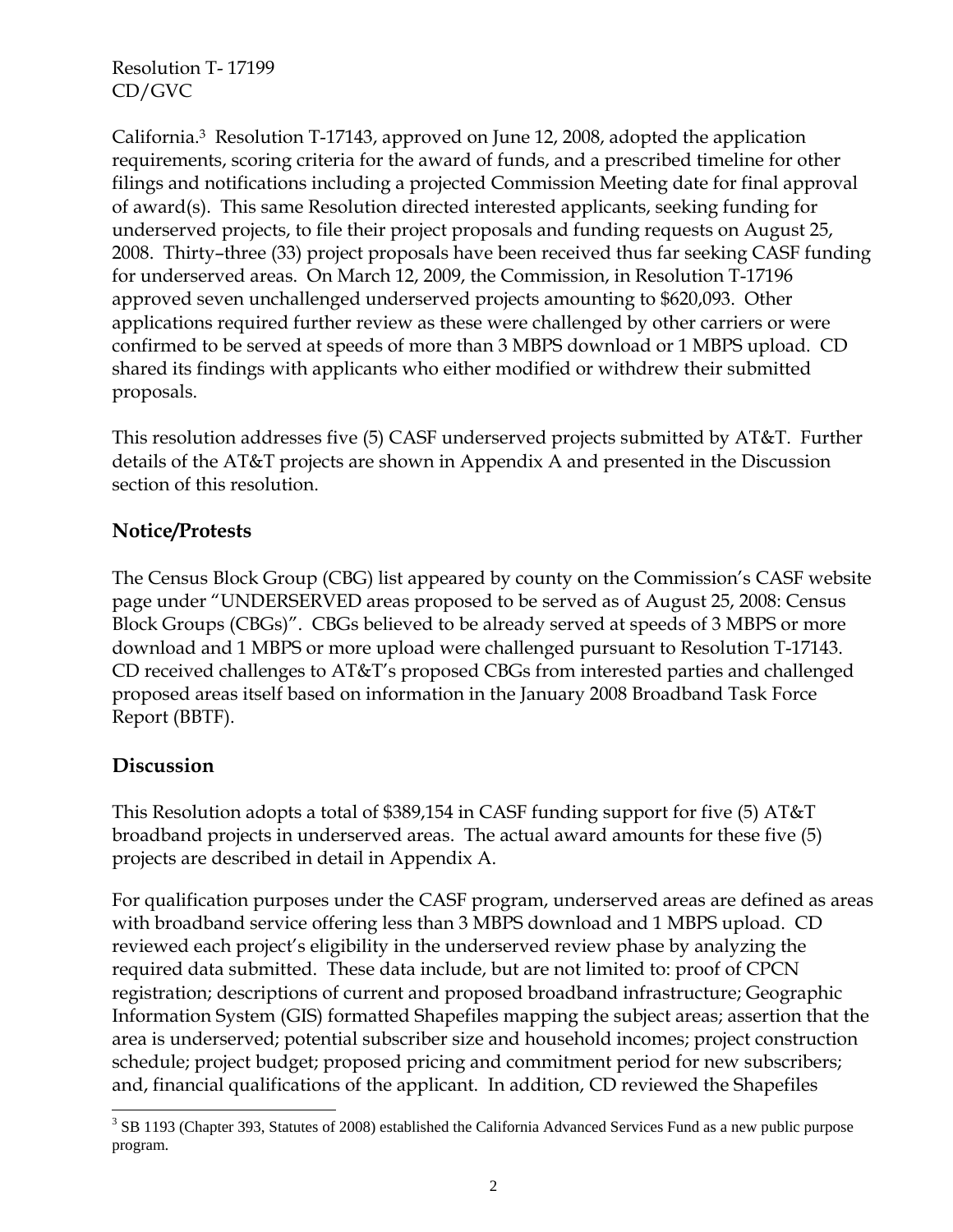submitted which mapped the broadband deployment proposed using United States 2000 Census data and the BBTF including its on-line maps, among others. Comparisons of submitted maps to that of the BBTF verified the existence or non-existence of broadband service as well as speeds in areas where broadband services are available.

When necessary, CD performed further verification with applicants which included the submission of additional data and/or meetings with the applicants in order to clarify their project proposals.

## **AT & T – Vacaville, Pages A-1 and A-2 of Appendix A**

AT&T submitted a project proposal for the Vacaville area of Solano County. AT&T plans to offer high speed, stand alone, internet access service, where technically feasible, and where it has wireline facilities. This project will be able to serve 33 households covering an area of 1.73 square miles in 5 CBGs. The 40% CASF subsidy for the project is \$142,078 plus Contribution in Aid of Construction (CIAC) of \$29,836 for a total CASF award of \$171,914.

## **AT & T – Madera Acres, Pages A-3, and A-4 of Appendix A**

AT&T submitted a project proposal for the Madera Acres area of Madera County. AT&T plans to offer high speed, stand alone, internet access service, where technically feasible, and where it has wireline facilities. This project will be able to serve 20 households covering an area of 0.62 square miles in 2 CBGs. The 40% CASF subsidy for this project is \$35,786 plus CIAC of \$7,515 for a total CASF award of \$43,301.

# **AT & T – Friant, Pages A-5 and A-6 of Appendix A**

AT&T submitted a project proposal for the Friant area of Fresno County. AT&T plans to offer high speed, stand alone, internet access service, where technically feasible, and where it has wireline facilities. This project will be able to serve 5 households covering an area of 0.5 square miles in 2 CBGs. The 40% CASF subsidy for this project is \$38,399 plus CIAC of \$8,064 for a total CASF award of \$46,463.

## **AT & T - Clovis, Pages A-7 and A-8 of Appendix A**

AT&T submitted a project proposal for the Clovis area of Fresno County. AT&T plans to offer high speed, stand alone, internet access service, where technically feasible, and where it has wireline facilities. This project will be able to serve 125 households covering an area of 0.3 square miles in 2 CBGs. The 40% CASF subsidy for this project is \$30,077 plus CIAC of \$6,316 for a total CASF award of \$36,393.

# **AT & T - Carmel, Pages A-9 and A-10 of Appendix A**

AT&T submitted a project proposal for the Carmel area of Monterey County. AT&T plans to offer high speed, stand alone, internet access service, where technically feasible, and where it has wireline facilities. This project will be able to serve 14 households covering an area of 0.99 square miles in 2 CBGs. The 40% CASF subsidy for this project is \$75,275 plus CIAC of \$15,808 for a total CASF award of \$91,083.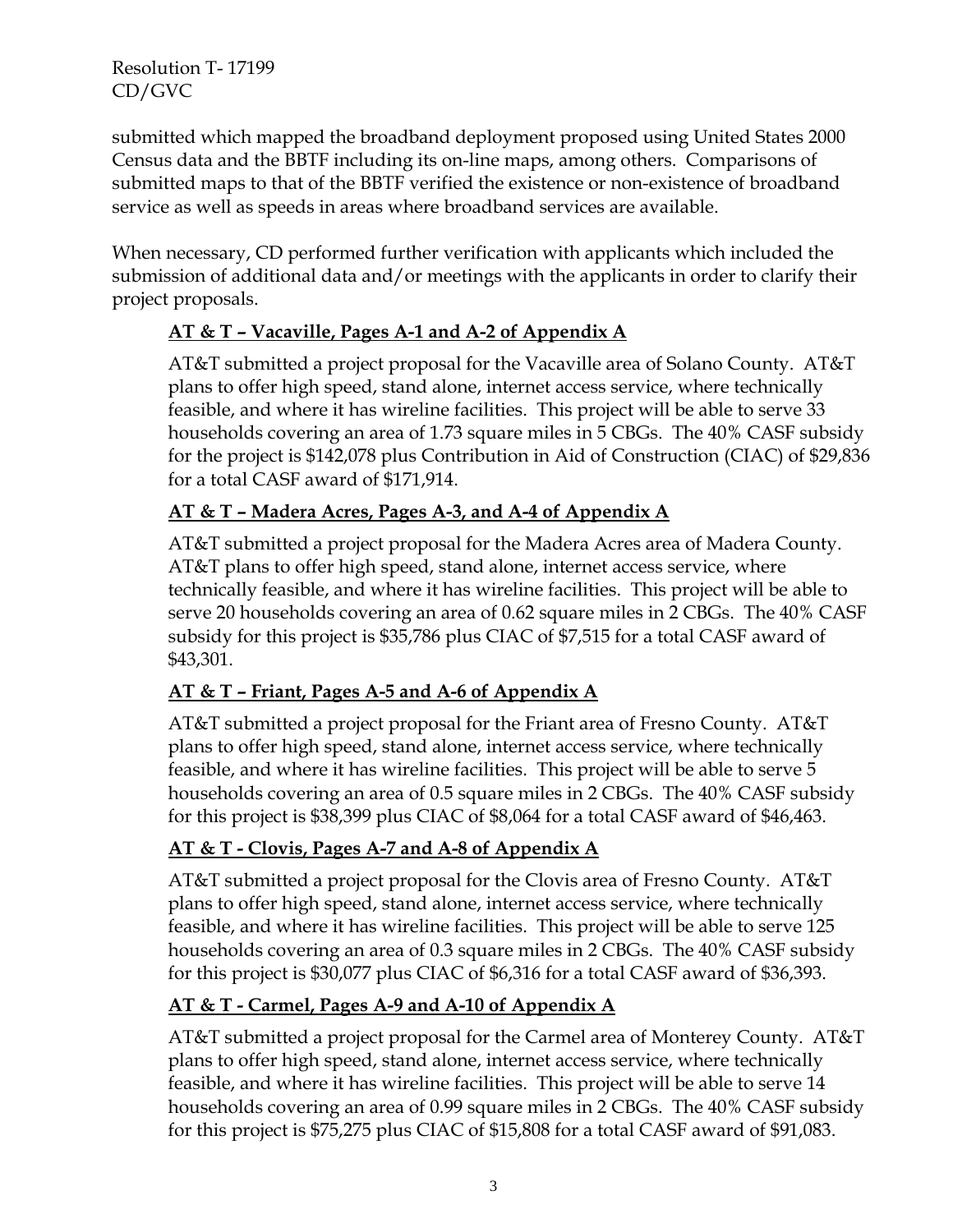A map of all AT&T's approved projects can be found on page A-11 of Appendix A.

All of the above projects were evaluated using the scoring criteria adopted in Resolution T-17143. The Application Requirements and Guidelines on the awarding of CASF funds<sup>4</sup> provide that the execution of a Performance Bond is not required if 60% of the total project costs comes from the applicant's capital budget and is not obtained from outside financing sources. AT&T has established a track record with the Commission and has satisfied this requirement. Therefore, they will not be required to post a performance bond. However, a performance bond may be required in future awards in order to protect the interests of the Commission, and the public, in the event that CASF fund recipients do not complete the broadband projects approved by the Commission.

AT&T states in its application that it will offer high speed internet service which is standalone and powered by IP connections over AT&T's backbone subject to the availability and operational limitations of the necessary equipment and associated wireline facilities in the proposed areas. Since AT&T will use existing wireline facilities, AT&T is exempt from the California Environmental Quality Act. However, AT&T is required to comply with all other guidelines, requirements and conditions associated with the granting of CASF funds as specified in Resolution T-17143 including the submission of Form 477.

## **Payments to CASF Recipients**

Submission of invoices and payments to CASF recipients shall be made in accordance with Section IX of Appendix A of Resolution T-17143 and according to the guidelines and supporting documentation required in Resolution T-17143.

Since CASF funding is limited to entities with a Certificate of Public Convenience and Necessity (CPCN) that qualify as a "telephone corporation" as defined under P. U. Code §234 or wireless carriers registered with the Commission over which the Commission has jurisdiction, payment to recipients shall essentially follow the process adopted for funds created under Public Utilities Code §270. The following table describes the timeline for processing CASF payments.

 $\overline{\phantom{a}}$ 

<sup>4</sup> Resolution T-17143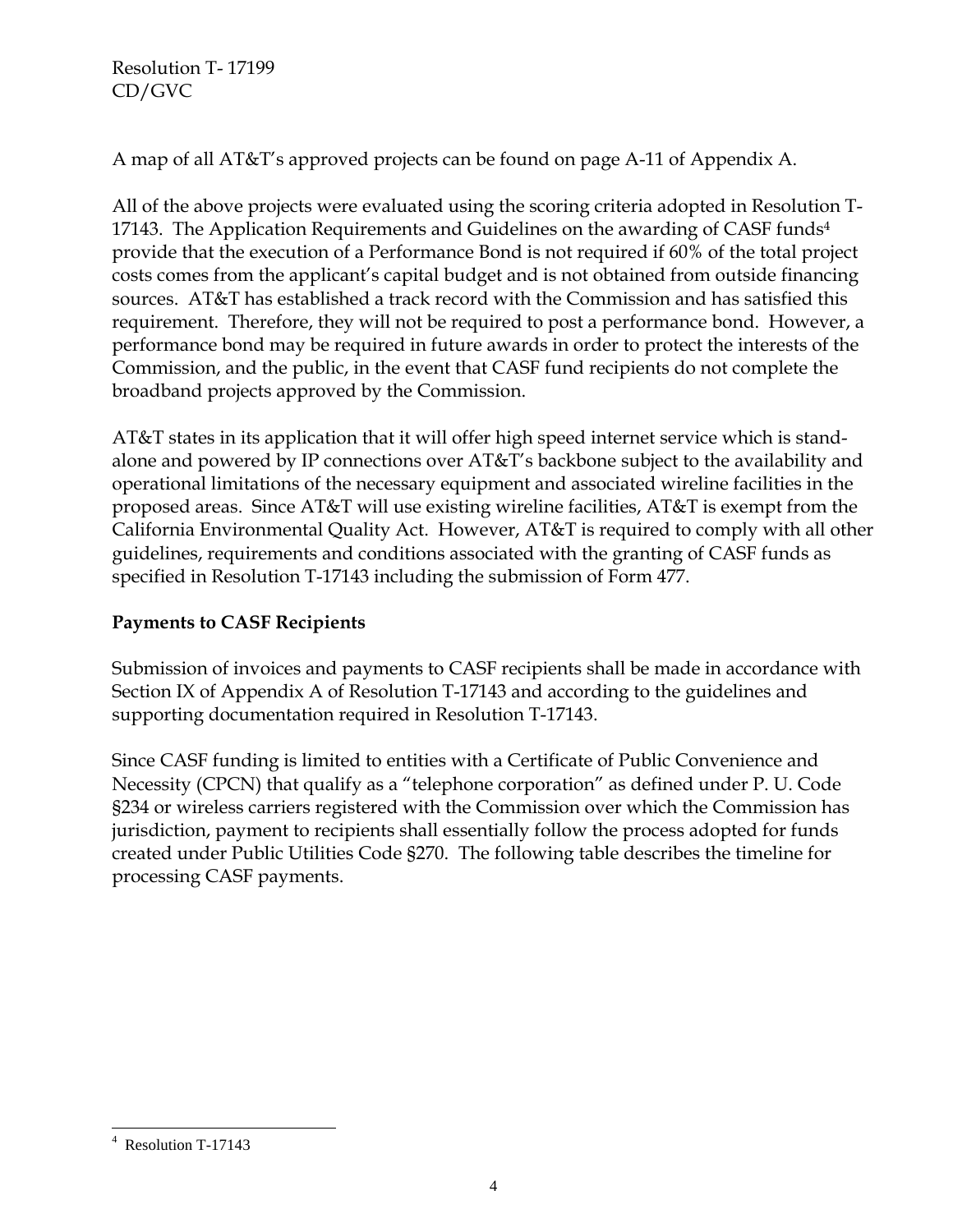| Event                                                                                                       | Payment Cycle 1<br>(Day/Month)      | Payment Cycle 2<br>(Day/Month)                                    |
|-------------------------------------------------------------------------------------------------------------|-------------------------------------|-------------------------------------------------------------------|
| Invoices due from CASF<br>recipients to CD                                                                  | 5 <sup>th</sup> of Month 1          | $20th$ of Month 1                                                 |
| Payment letters from CD to<br>Information and<br><b>Management Services</b><br>Division (IMSD) <sup>5</sup> | On 19th of Month 1                  | On $4th$ of Month 2                                               |
| Invoices submitted from<br><b>IMSD</b> to State Controller's<br>Office (SCO) for payments                   | $20th$ through $26th$ of<br>Month 1 | 5 <sup>th</sup> through 13 <sup>th</sup> of<br>Month <sub>2</sub> |

AT&T may submit their invoices under Payment Cycle 1 or 2.

If any date in this payment schedule falls on a weekend or holiday, that date will be advanced to the next business day but the remaining dates in the payment schedule will remain unchanged. SCO requires 14 to 21 days to issue payment from the day that requests are received by SCO.

## **Comments on Draft Resolution**

In compliance with PU Code §  $311(g)$ , a notice letter was emailed on March 17, 2009 informing a) all applicants filing for underserved areas and b) parties on the service list of R.06-06-028 of the availability of the draft of this Resolution for public comments at the Commission's website http://www.cpuc.ca.gov/static/documents/index.htm. This letter also informed parties that the final conformed Resolution adopted by the Commission will be posted and will be available at this same website.

The Commission did not receive any comments on the draft resolution.

# **Findings**

- 1. The California Advanced Services Fund (CASF) was implemented by Decision (D.) 07- 12-054. The CASF was established as a two-year program that will provide matching funds of up to 40% of the total project costs for the deployment of broadband infrastructure in unserved and underserved areas in California.
- 2. Resolution T-17143, approved on June 12, 2008, adopts the application requirements and scoring criteria for the award of funds, a prescribed timeline for other filings and notifications including a projected Commission Meeting date for final approval of

 $\overline{\phantom{a}}$ 5 The above schedule is contingent on the CASF recipient submitting clear, complete and error free invoices to CD. Additionally time to process payments may be necessary if CD finds problems with the submitted invoices.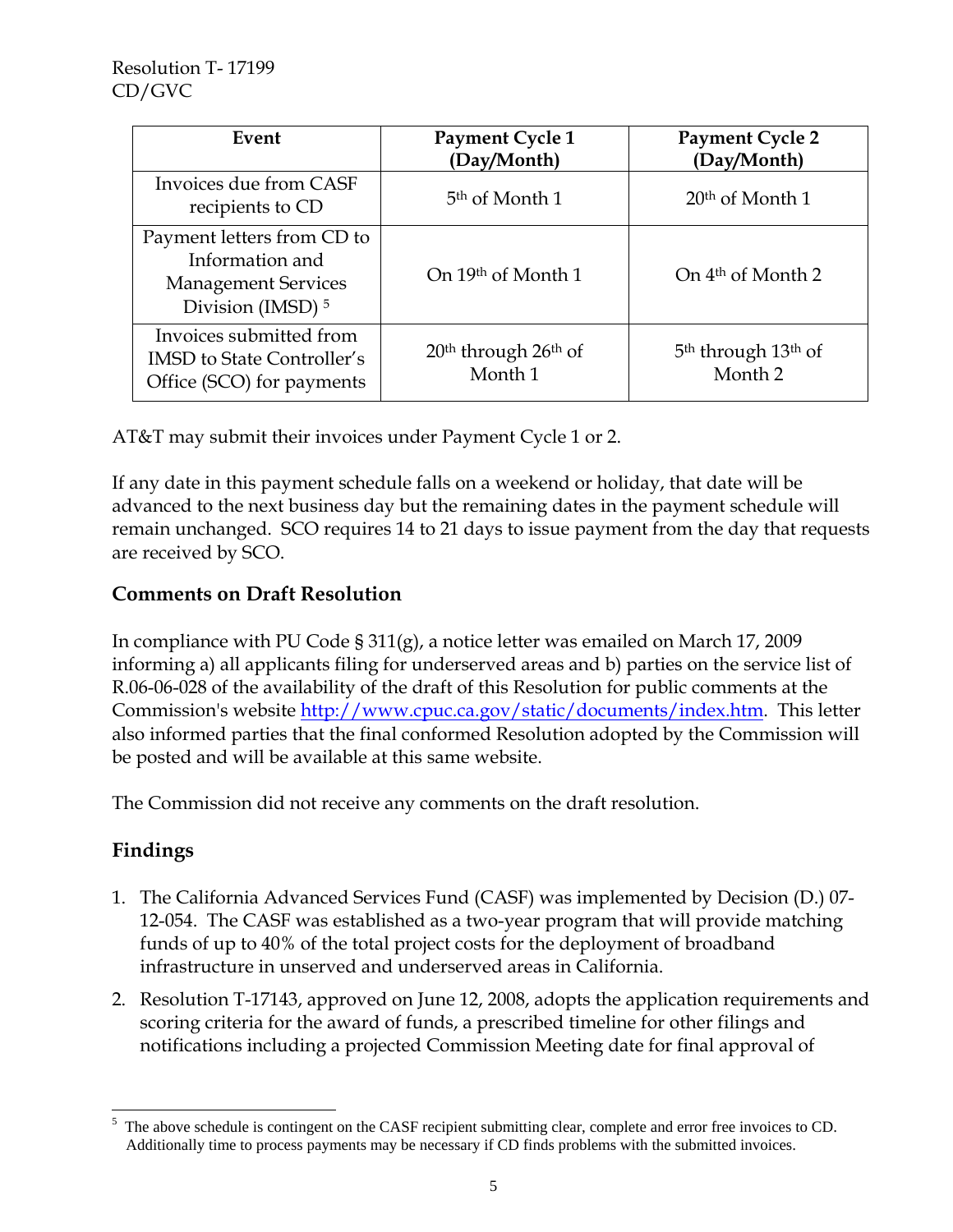award(s). T-17143 directed interested applicants seeking funding for underserved projects to file their project proposals and funding requests on August 25, 2008.

- 3. Underserved areas are defined as areas with broadband service offering less than 3 MBPS download and 1 MBPS upload
- 4. A list of census block groups (CBGs) appeared by county on the Commission's CASF website page under "UNDERSERVED areas proposed to be served as of August 25, 2008: Census Block Groups (CBGs)". The Communications Division (CD) proceeded with its independent review and analysis of these AT&T challenged project areas to verify that they were underserved as of the applicants' filing date.
- 5. CD reviewed each application's eligibility in the underserved review phase through the analysis of required data submitted. These data include, but are not limited to: proof of CPCN registration; descriptions of current and proposed broadband infrastructure; geographic information system (GIS) formatted Shapefiles mapping the subject areas; assertion that the area is underserved; potential subscriber size and household incomes; project construction schedule; project budget; proposed pricing and commitment period for new subscribers; and, financial qualifications of the applicant.
- 6. Shapefiles, which mapped the broadband deployment, were reviewed by CD using sources including, but not limited to, the United States 2000 Census data and the January, 2008, Broadband Task Force Report and its available on-line maps. These maps helped to verify the existence of or non-existence of broadband service areas and broadband speeds, where available.
- 7. CD verified each project and, when necessary, requested additional information and/or meetings with applicants to clarify/modify their project proposals.
- 8. After its review, CD determined that five (5) AT&T applications for underserved areas were eligible to receive funding under CASF.
- 9. The five (5) projects proposed that have been found to be eligible for CASF funding are as follows:

| <b>Project Name</b> | <b>CASF</b><br>Funding |
|---------------------|------------------------|
| Vacaville           | \$171,914              |
| Madera Acres        | \$43,301               |
| Friant              | \$46,463               |
| Clovis              | \$36,393               |
| Carmel              | \$91,083               |
| <b>TOTAL</b>        | \$389,154              |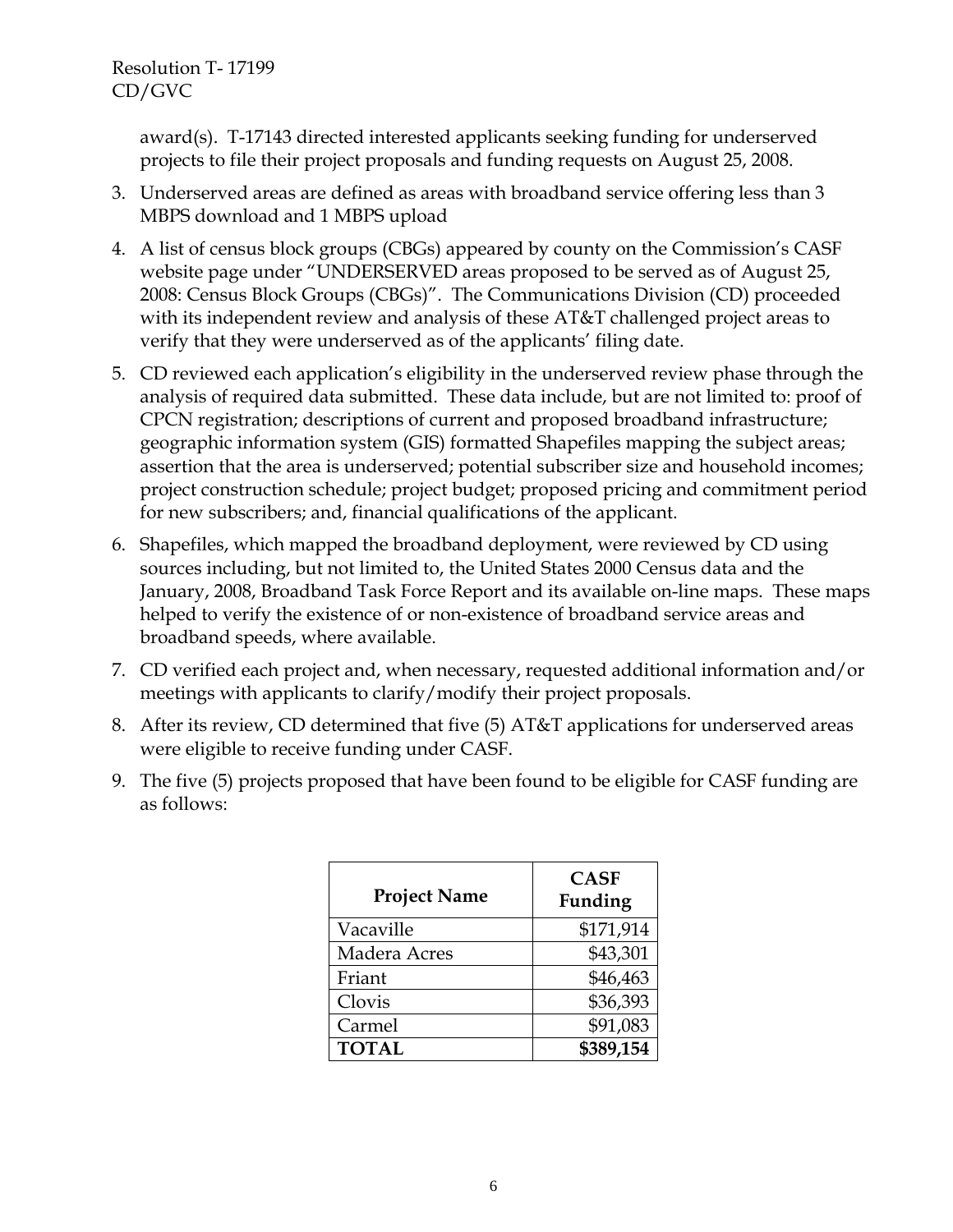- 10. AT&T should not be required to post a performance bond as AT&T has a proven track record with the Commission and 60% of the total project cost will be financed through AT&T's capital budget.
- 11. AT&T is exempt from the California Environmental Quality Act review for the projects listed in this Resolution because it will be using its existing wireline facilities.
- 12. AT&T should comply with all other requirements and conditions associated with the granting of CASF funds as specified in Resolution T-17143 including, but not limited to, the submission of Form 477.
- 13. A notice letter was emailed on March 17, 2009 informing: a) all applicants filing for underserved areas and, b) parties on the service list of R.06-06-028 of the availability of the draft of this Resolution for public comments at the Commission's website http://www.cpuc.ca.gov/static/documents/index.htm. This letter also informed parties that the final conformed Resolution adopted by the Commission will be posted and will be available at this same website.
- 14. The Commission did not receive any comments on the draft resolution.
- 15. The Commission finds CD's recommended CASF awards for underserved areas for the five (5) projects, as summarized in Appendix A of this Resolution, reasonable and consistent with Commission orders and should be adopted.

## **THEREFORE, IT IS ORDERED that:**

1. The California Advanced Services Fund award for five (5) AT&T projects for underserved areas, as described in the Discussion portion and summarized in Appendix A of this Resolution and as summarized below, is adopted.

| <b>Project Name</b> | <b>CASF</b><br>Funding |
|---------------------|------------------------|
| Vacaville           | \$171,914              |
| Madera Acres        | \$43,301               |
| Friant              | \$46,463               |
| Clovis              | \$36,393               |
| Carmel              | \$91,083               |
| <b>TOTAL</b>        | \$389,154              |

- 2. AT&T shall not be required to post a performance bond.
- 3. The program fund payment of \$389,154 for the five (5) Commission-approved underserved projects shall be paid out of the CASF fund in accordance with the guidelines adopted in Resolution T-17143.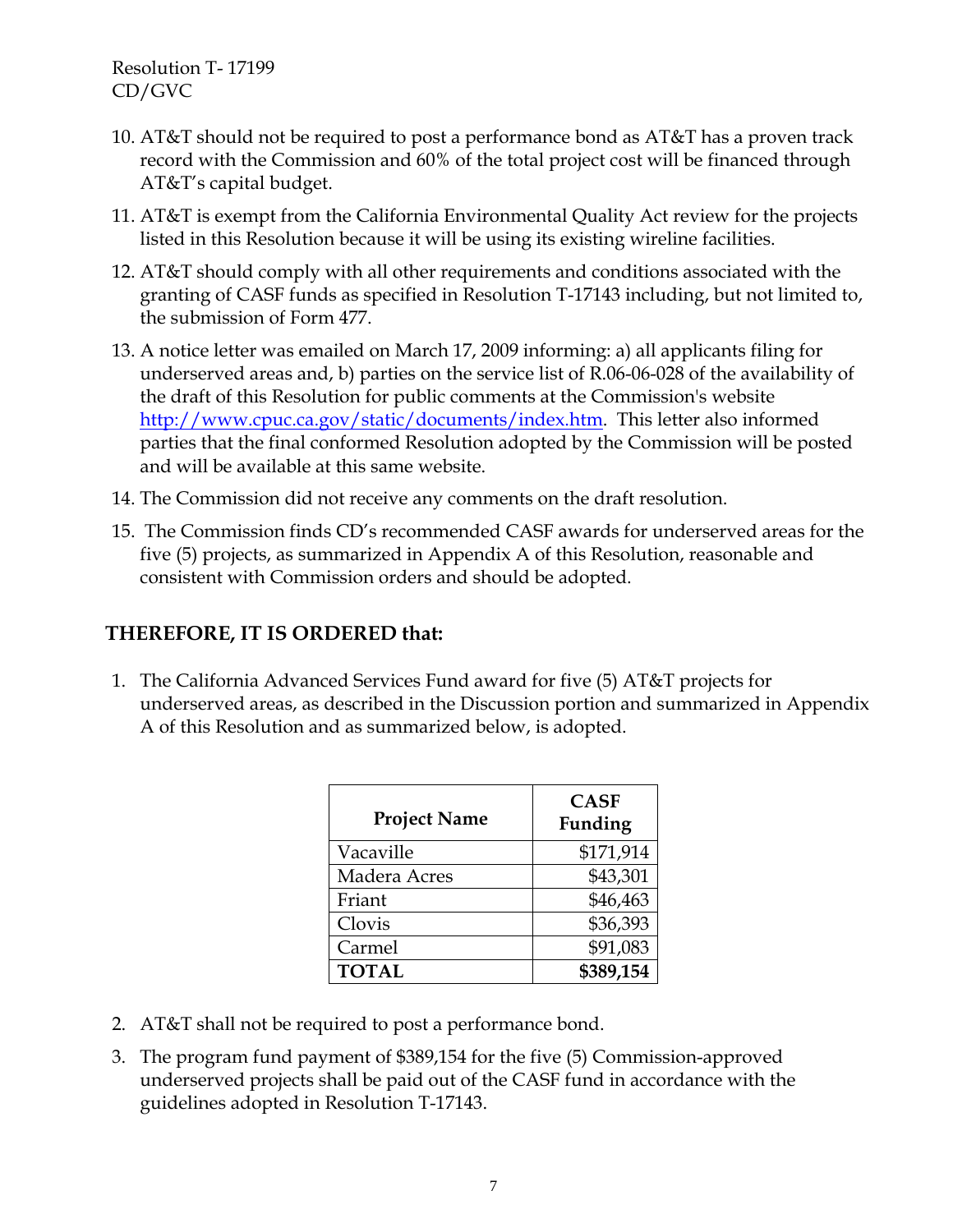- 4. Payments to AT&T shall be in accordance with Section IX of Appendix A of Resolution T-17143 and in accordance with the process defined in the "Payments to CASF Recipients" section of this Resolution.
- 5. AT&T shall be exempt from the California Environmental Quality Act review for the projects listed in this Resolution.
- 6. AT&T shall comply with all guidelines, requirements and conditions associated with the CASF funds award as specified in Resolution T-17143.

This Resolution is effective today.

I hereby certify that this Resolution was adopted by the Public Utilities Commission at its regular meeting on April 16, 2009. The following Commissioners approved it:

/s/ Paul Clanon

PAUL CLANON Executive Director

MICHAEL R. PEEVEY President DIAN M. GRUENEICH JOHN A. BOHN RACHELLE B. CHONG

TIMOTHY ALAN SIMON Commissioners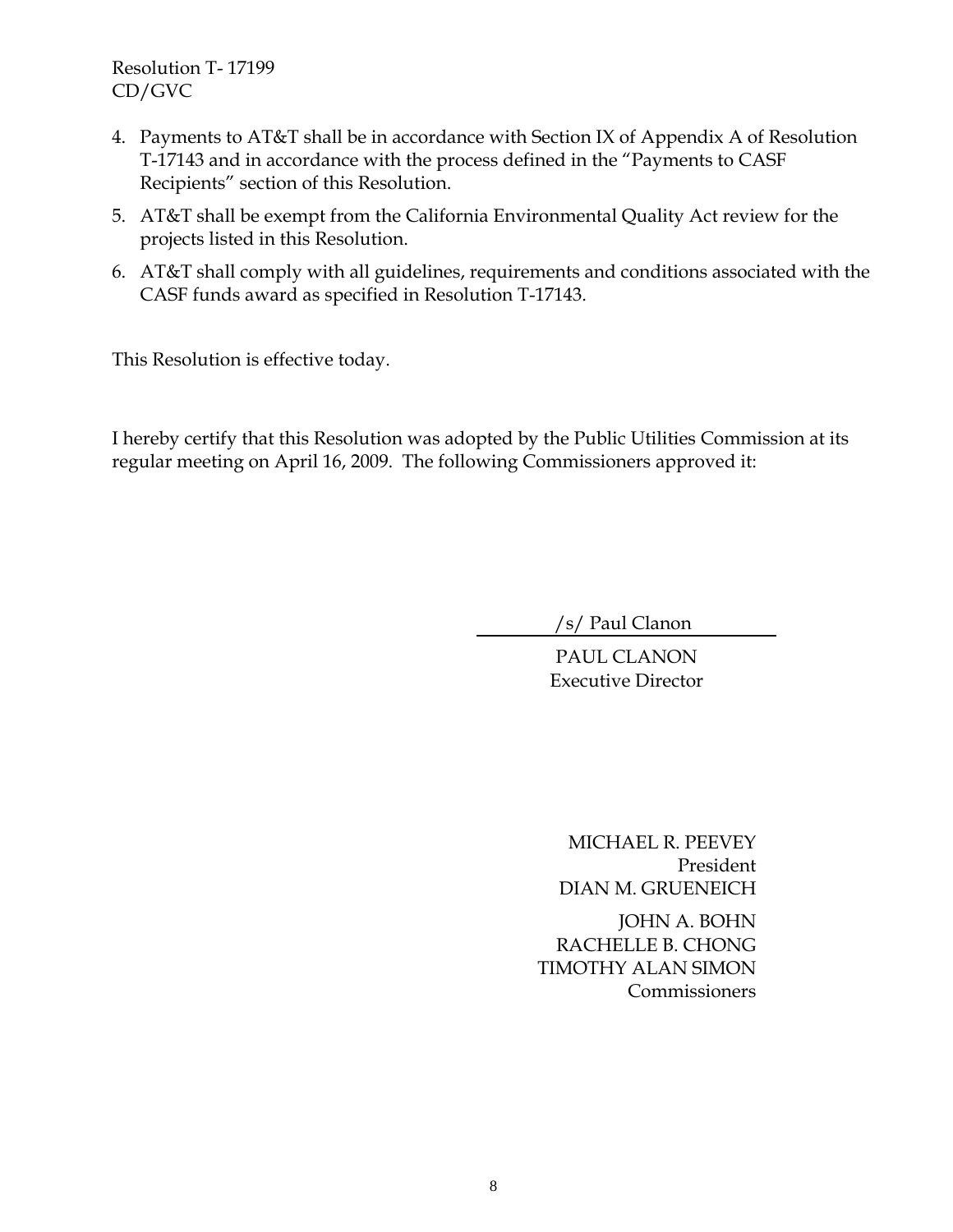## **APPENDIX A Resolution T- 17199 Vacaville Project Key Information**

| $\mathbf{1}$               | Project ID                                           | ATT 2008-1002                                                                                                                                                                                                                                                      |           |
|----------------------------|------------------------------------------------------|--------------------------------------------------------------------------------------------------------------------------------------------------------------------------------------------------------------------------------------------------------------------|-----------|
| $\overline{2}$             | Project Name                                         | Vacaville                                                                                                                                                                                                                                                          |           |
| 3                          | <b>Project Plan</b>                                  | high speed, stand alone, internet access<br>service, powered by IP connections<br>over AT&T's backbone; service offering<br>will be subject to the availability and<br>operational limitations of the necessary<br>equipment and associated wireline<br>facilities |           |
| 4                          | Project Size (in square miles)                       | 1.73                                                                                                                                                                                                                                                               |           |
| 5                          | Download speed                                       | up to 10 MBPS                                                                                                                                                                                                                                                      |           |
| 6                          | Upload speed                                         | up to 1.5 MBPS                                                                                                                                                                                                                                                     |           |
| 7                          | Location                                             | Solano                                                                                                                                                                                                                                                             |           |
| a)                         | <b>Community Name</b>                                | Vacaville                                                                                                                                                                                                                                                          |           |
| $\boldsymbol{b}$           | <b>CBGs/Household Income</b>                         | 060952529031                                                                                                                                                                                                                                                       | \$93,632  |
|                            |                                                      | 060952529033                                                                                                                                                                                                                                                       | \$119,349 |
|                            |                                                      | 060952529032                                                                                                                                                                                                                                                       | \$89,750  |
|                            |                                                      | 060952529042                                                                                                                                                                                                                                                       | \$74,091  |
|                            |                                                      | 060952533002                                                                                                                                                                                                                                                       | \$67,383  |
| c)                         | <b>Zip Codes</b>                                     | 95620                                                                                                                                                                                                                                                              |           |
|                            |                                                      | 95688                                                                                                                                                                                                                                                              |           |
|                            |                                                      | 95694                                                                                                                                                                                                                                                              |           |
| 8                          | <b>Estimated Potential</b><br><b>Subscriber Size</b> |                                                                                                                                                                                                                                                                    |           |
| a)                         | Households                                           | 33                                                                                                                                                                                                                                                                 |           |
| 9                          | Deployment Schedule (from<br>Commission approval)    | $9 - 24$ months                                                                                                                                                                                                                                                    |           |
| 1<br>$\boldsymbol{\theta}$ | Proposed Project Budget                              |                                                                                                                                                                                                                                                                    |           |
|                            | CASF (40%)                                           | \$142,078                                                                                                                                                                                                                                                          |           |
|                            | CIAC                                                 | \$29,836                                                                                                                                                                                                                                                           |           |
|                            | <b>Amount of CASF Funds</b><br>Requested             | \$171,914                                                                                                                                                                                                                                                          |           |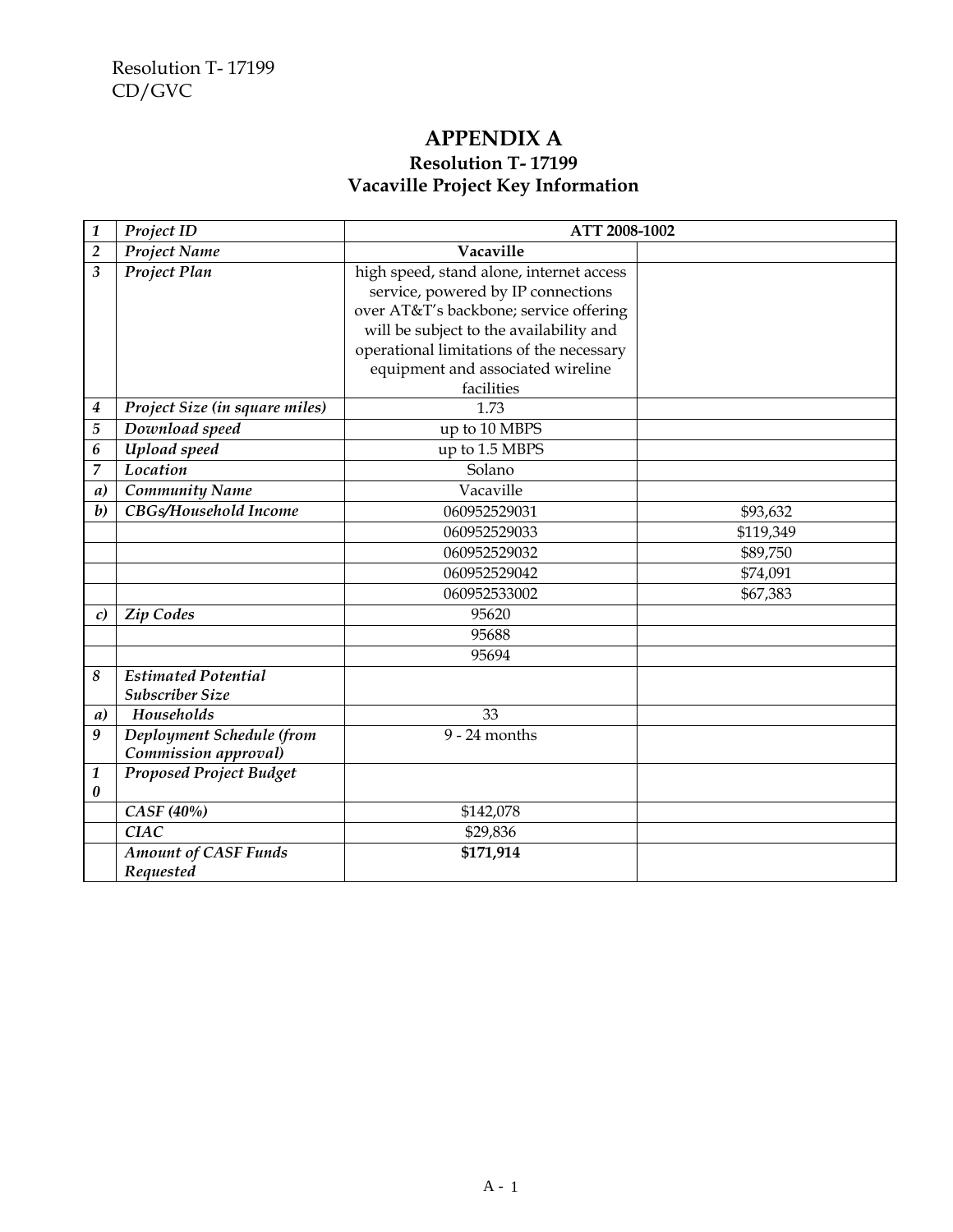## **APPENDIX A Resolution T- 17199 Vacaville Project Shapefile**

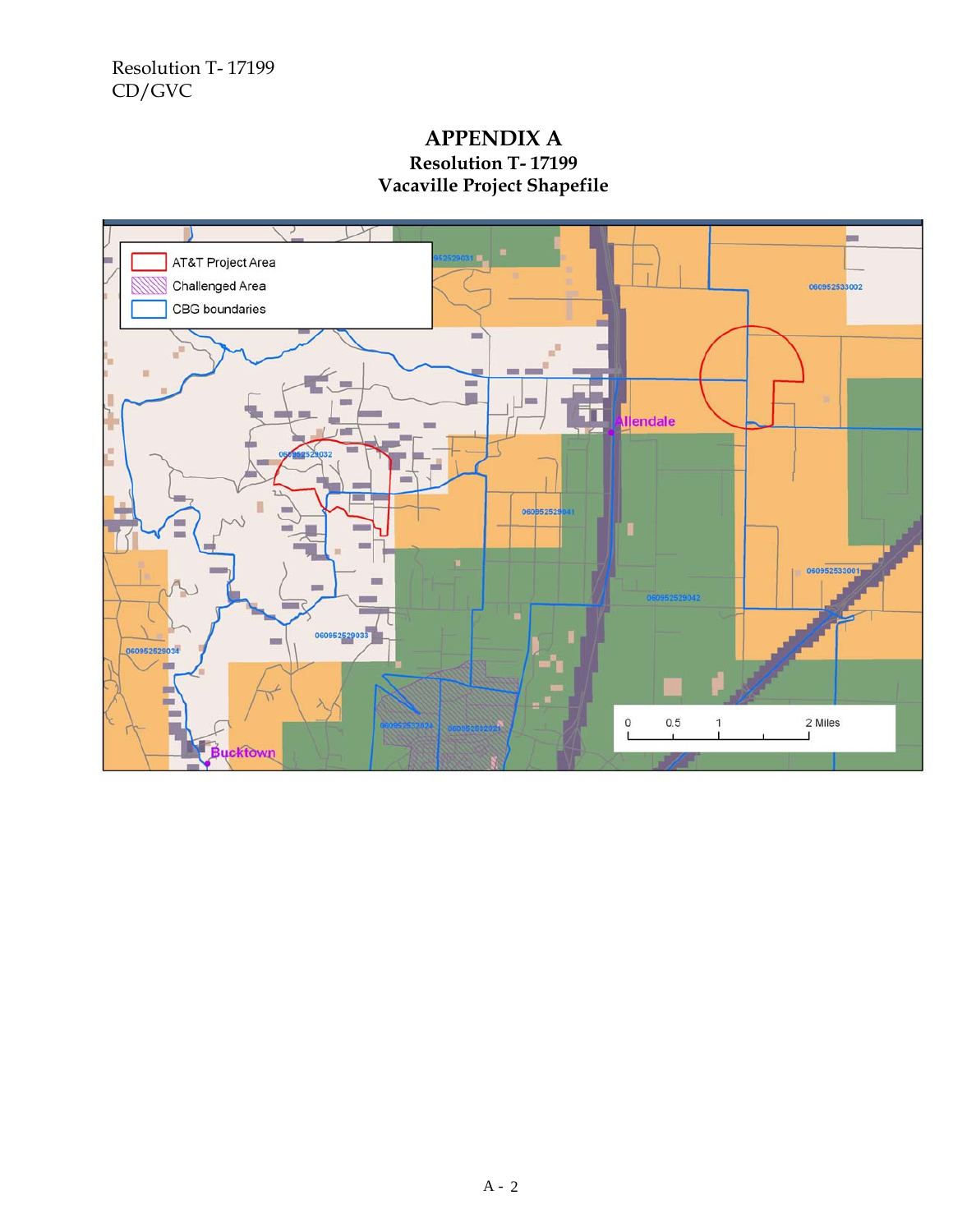## **APPENDIX A Resolution T- 17199 Madera Acres Project Key Information**

| $\mathbf{1}$     | Project ID                            | ATT 2008-1011                           |          |
|------------------|---------------------------------------|-----------------------------------------|----------|
| $\overline{2}$   | Project Name                          | <b>Madera Acres</b>                     |          |
| 3                | Project Plan                          | high speed, stand alone, internet       |          |
|                  |                                       | access service, powered by IP           |          |
|                  |                                       | connections over AT&T's backbone;       |          |
|                  |                                       | service offering will be subject to the |          |
|                  |                                       | availability and operational            |          |
|                  |                                       | limitations of the necessary            |          |
|                  |                                       | equipment and associated wireline       |          |
|                  |                                       | facilities                              |          |
| $\boldsymbol{4}$ | Project Size (in square miles)        | 0.62                                    |          |
| 5                | Download speed                        | up to 10 MBPS                           |          |
| 6                | Upload speed                          | up to 1.5 MBPS                          |          |
| 7                | Location                              | Madera                                  |          |
| a)               | <b>Community Name</b>                 | Madera Acres                            |          |
| $\boldsymbol{b}$ | CBGs/Household Income                 | 060390005072                            | \$58,667 |
|                  |                                       | 060390005073                            | \$39,794 |
| c)               | Zip Codes                             | 93638                                   |          |
| 8                | <b>Estimated Potential Subscriber</b> |                                         |          |
|                  | <b>Size</b>                           |                                         |          |
| a)               | Households                            | 20                                      |          |
| 9                | Deployment Schedule (from             | $9 - 24$ months                         |          |
|                  | Commission approval)                  |                                         |          |
| $\mathbf{1}$     | <b>Proposed CASF Funding</b>          |                                         |          |
| 0                |                                       |                                         |          |
|                  | CASF (40%)                            | \$35,786                                |          |
|                  | <b>CIAC</b>                           | \$7,515                                 |          |
|                  | <b>Amount of CASF Funds</b>           | \$43,301                                |          |
|                  | Requested                             |                                         |          |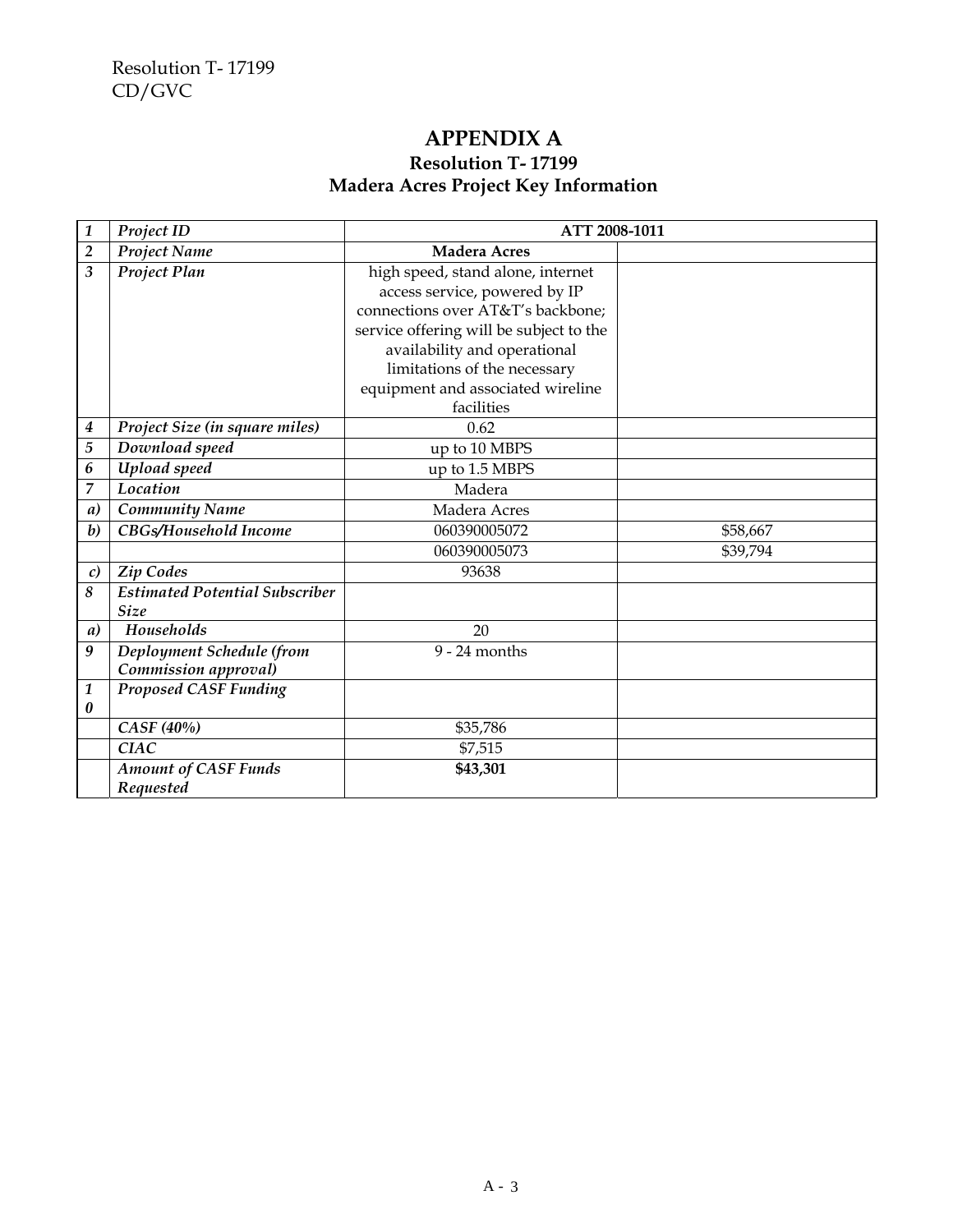## **APPENDIX A Resolution T- 17199 Madera Acres Project Shapefile**

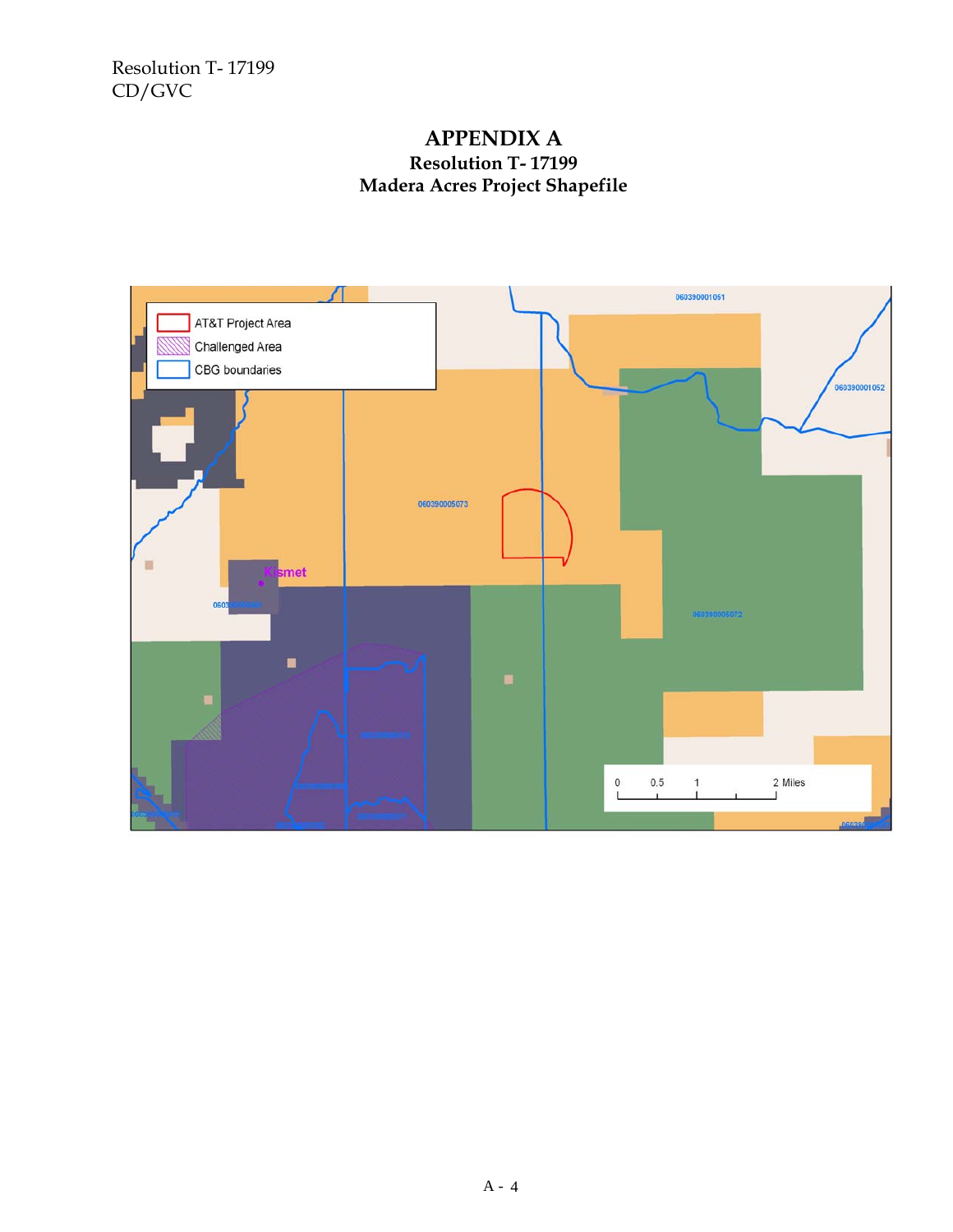## **APPENDIX A Resolution T- 17199 Friant Project Key Information**

| $\mathbf{1}$            | Project ID                     | ATT 2008-1012                           |                   |
|-------------------------|--------------------------------|-----------------------------------------|-------------------|
| $\overline{2}$          | Project Name                   | Friant                                  |                   |
| $\overline{\mathbf{3}}$ | Project Plan                   | high speed, stand alone, internet       |                   |
|                         |                                | access service, powered by IP           |                   |
|                         |                                | connections over AT&T's backbone;       |                   |
|                         |                                | service offering will be subject to the |                   |
|                         |                                | availability and operational            |                   |
|                         |                                | limitations of the necessary            |                   |
|                         |                                | equipment and associated wireline       |                   |
|                         |                                | facilities                              |                   |
| 4                       | Project Size (in square miles) | 0.5                                     |                   |
| 5                       | Download speed                 | up to 10 MBPS                           |                   |
| 6                       | Upload speed                   | up to 1.5 MBPS                          |                   |
| 7                       | Location                       | Fresno                                  |                   |
| a)                      | <b>Community Name</b>          | Friant                                  |                   |
| $\boldsymbol{b}$        | CBGs/Household Income          | 060190064015                            | \$74,364          |
|                         |                                | 060190064012                            | No data available |
| c)                      | <b>Zip Codes</b>               | 93619                                   |                   |
| 8                       | <b>Estimated Potential</b>     |                                         |                   |
|                         | <b>Subscriber Size</b>         |                                         |                   |
| a)                      | Households                     | 5                                       |                   |
| 9                       | Deployment Schedule (from      | $9 - 24$ months                         |                   |
|                         | Commission approval)           |                                         |                   |
| 10                      | <b>Proposed CASF Funding</b>   |                                         |                   |
|                         | CASF (40%)                     | \$38,399                                |                   |
|                         | <b>CIAC</b>                    | \$8,064                                 |                   |
|                         | <b>Amount of CASF Funds</b>    | \$46,463                                |                   |
|                         | Requested                      |                                         |                   |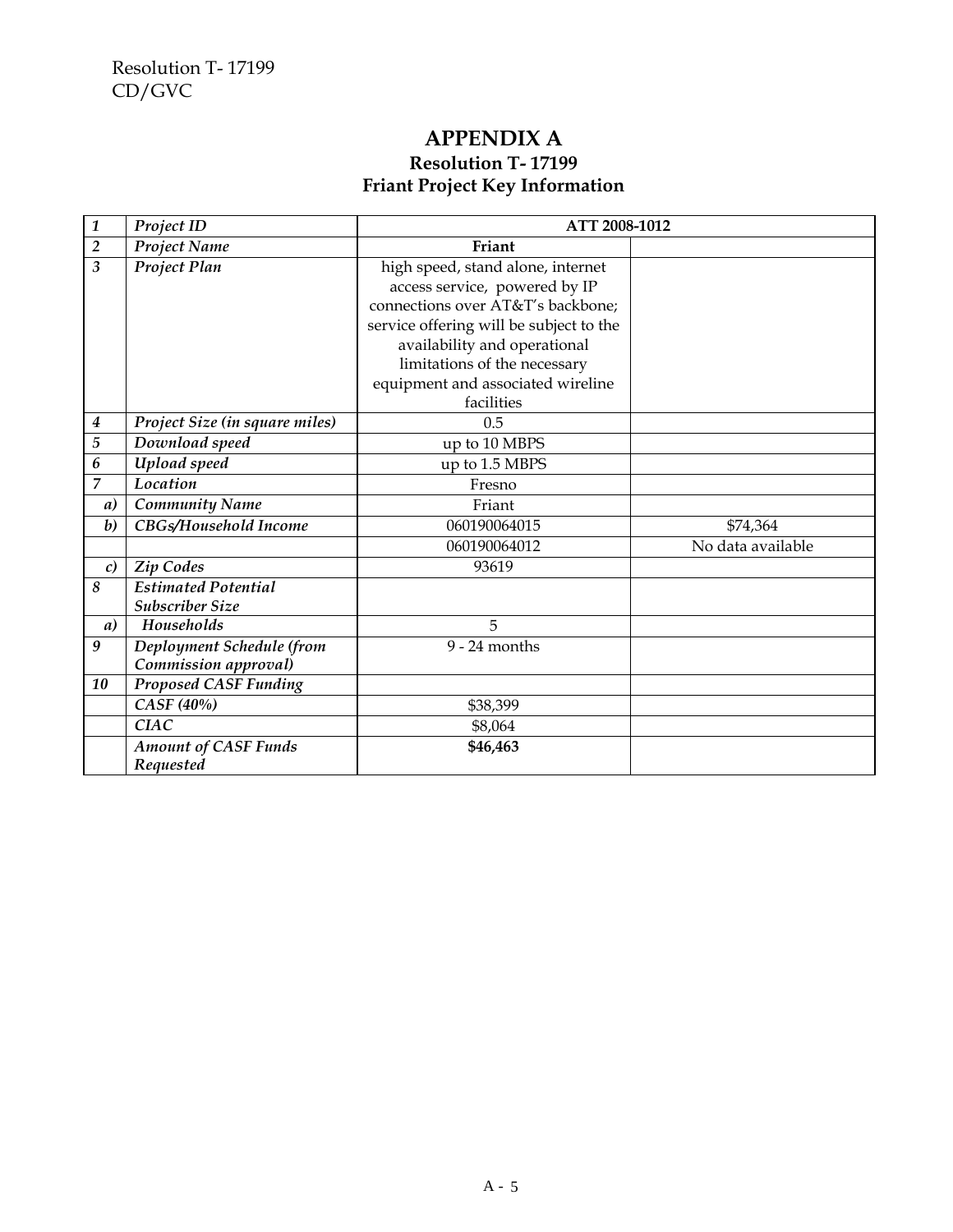### **APPENDIX A Resolution T- 17199 Friant Project Shapefile**

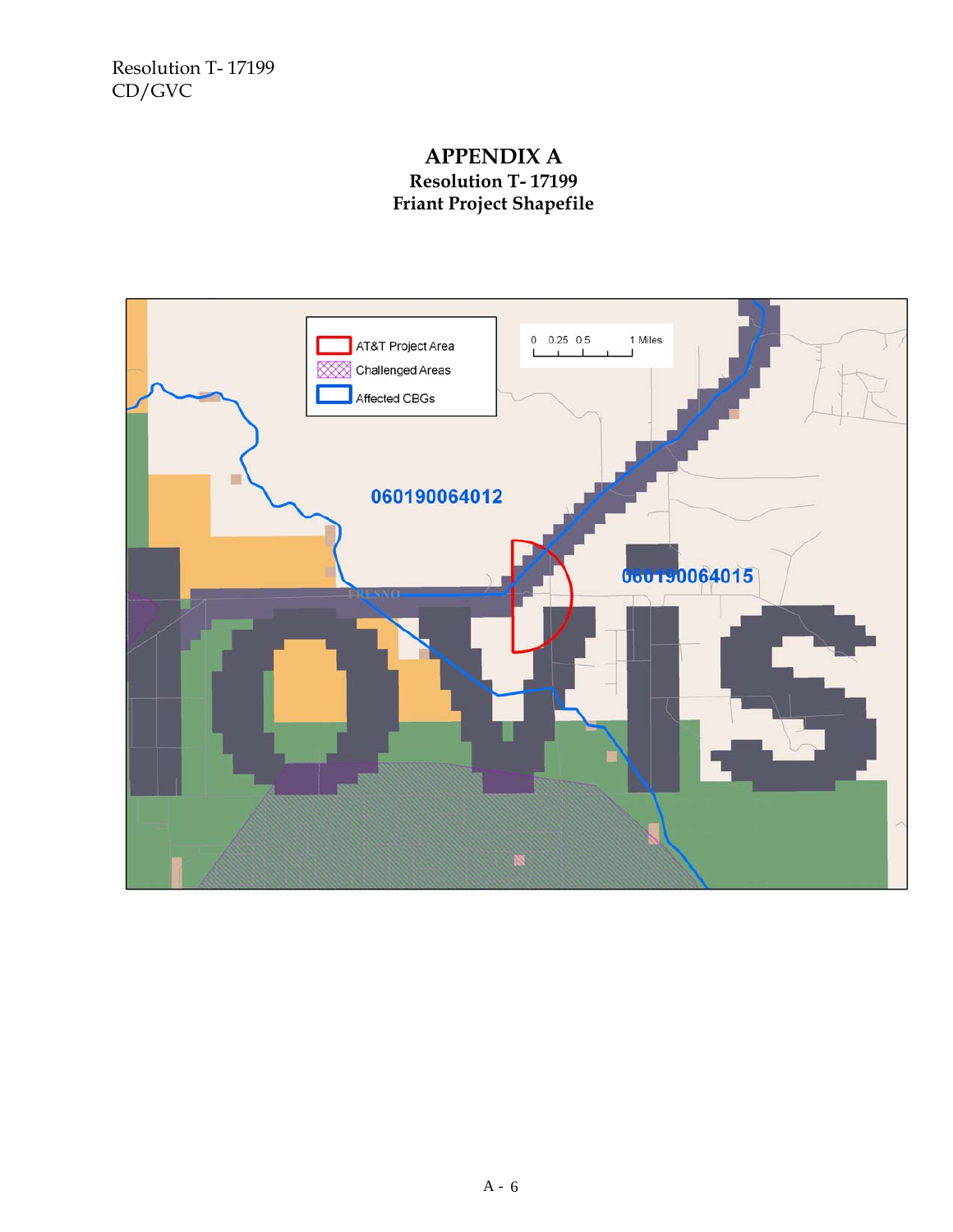## **APPENDIX A Resolution T- 17199 Clovis Project Key Information**

| $\mathbf{1}$            | Project ID                            | ATT 2008-1013                      |          |
|-------------------------|---------------------------------------|------------------------------------|----------|
| $\overline{2}$          | Project Name                          | <b>Clovis</b>                      |          |
| $\overline{\mathbf{3}}$ | Project Plan                          | high speed, stand alone, internet  |          |
|                         |                                       | access service, powered by IP      |          |
|                         |                                       | connections over AT&T's            |          |
|                         |                                       | backbone; service offering will be |          |
|                         |                                       | subject to the availability and    |          |
|                         |                                       | operational limitations of the     |          |
|                         |                                       | necessary equipment and            |          |
|                         |                                       | associated wireline facilities     |          |
| 4                       | Project Size (in square miles)        | 0.3                                |          |
| 5                       | Download speed                        | up to 10 MBPS                      |          |
| 6                       | Upload speed                          | up to 1.5 MBPS                     |          |
| $\overline{7}$          | Location                              | Fresno                             |          |
| a)                      | <b>Community Name</b>                 | Clovis                             |          |
| $\boldsymbol{b}$        | <b>CBGs/Household Income</b>          | 060190055112                       | \$66,734 |
|                         |                                       | 060190055111                       | \$88,599 |
| $\mathcal{C}$           | Zip Codes                             | 93619                              |          |
| 8                       | <b>Estimated Potential Subscriber</b> |                                    |          |
|                         | <b>Size</b>                           |                                    |          |
| a)                      | Households                            | 125                                |          |
| $\boldsymbol{9}$        | Deployment Schedule (from             | $9 - 24$ months                    |          |
|                         | Commission approval)                  |                                    |          |
| 10                      | <b>Proposed CASF Funding</b>          |                                    |          |
|                         | CASF (40%)                            | \$30,077                           |          |
|                         | <b>CIAC</b>                           | \$6,316                            |          |
|                         | <b>Amount of CASF Funds</b>           | \$36,393                           |          |
|                         | Requested                             |                                    |          |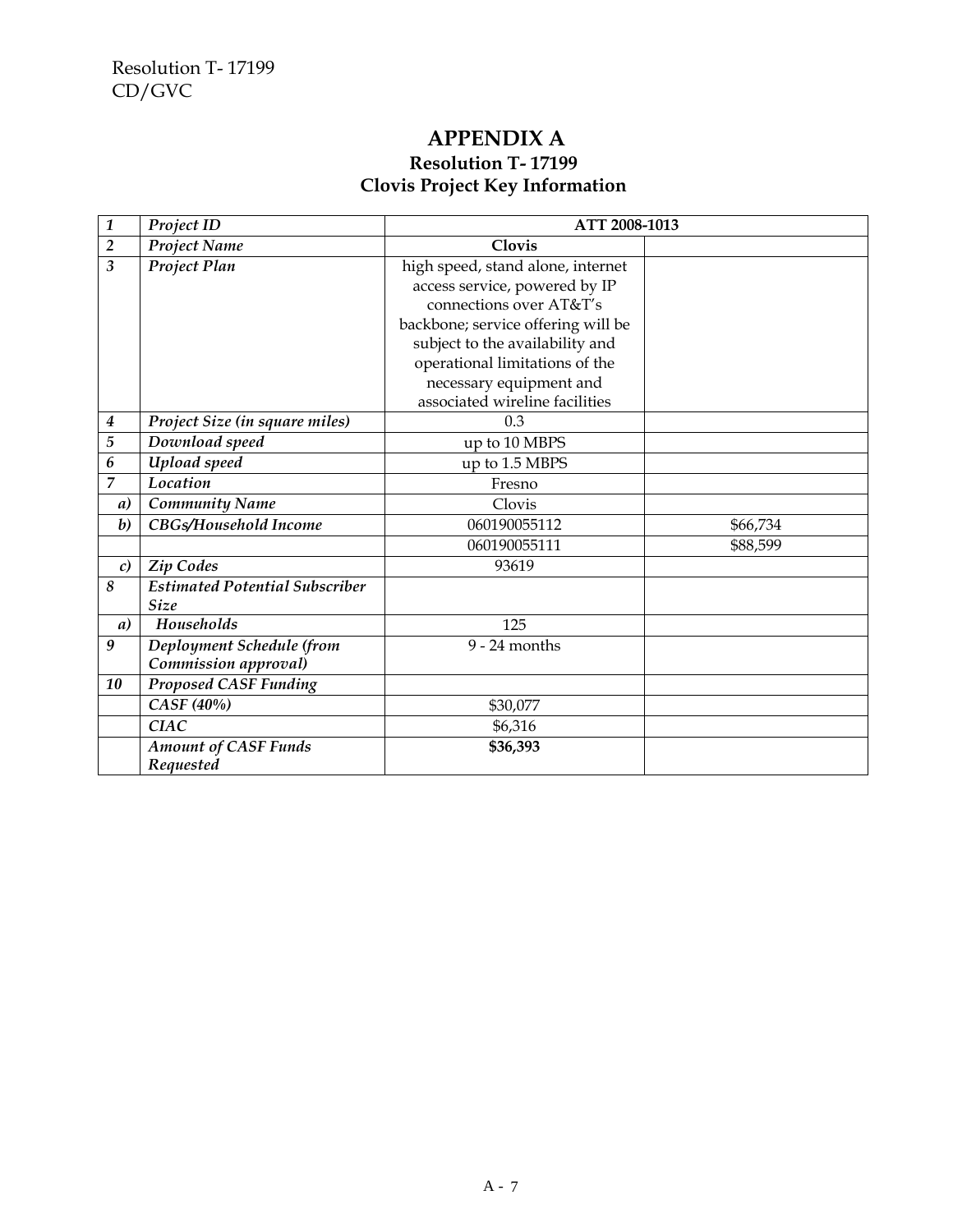## **APPENDIX A Resolution T- 17199 Clovis Project Shapefile**

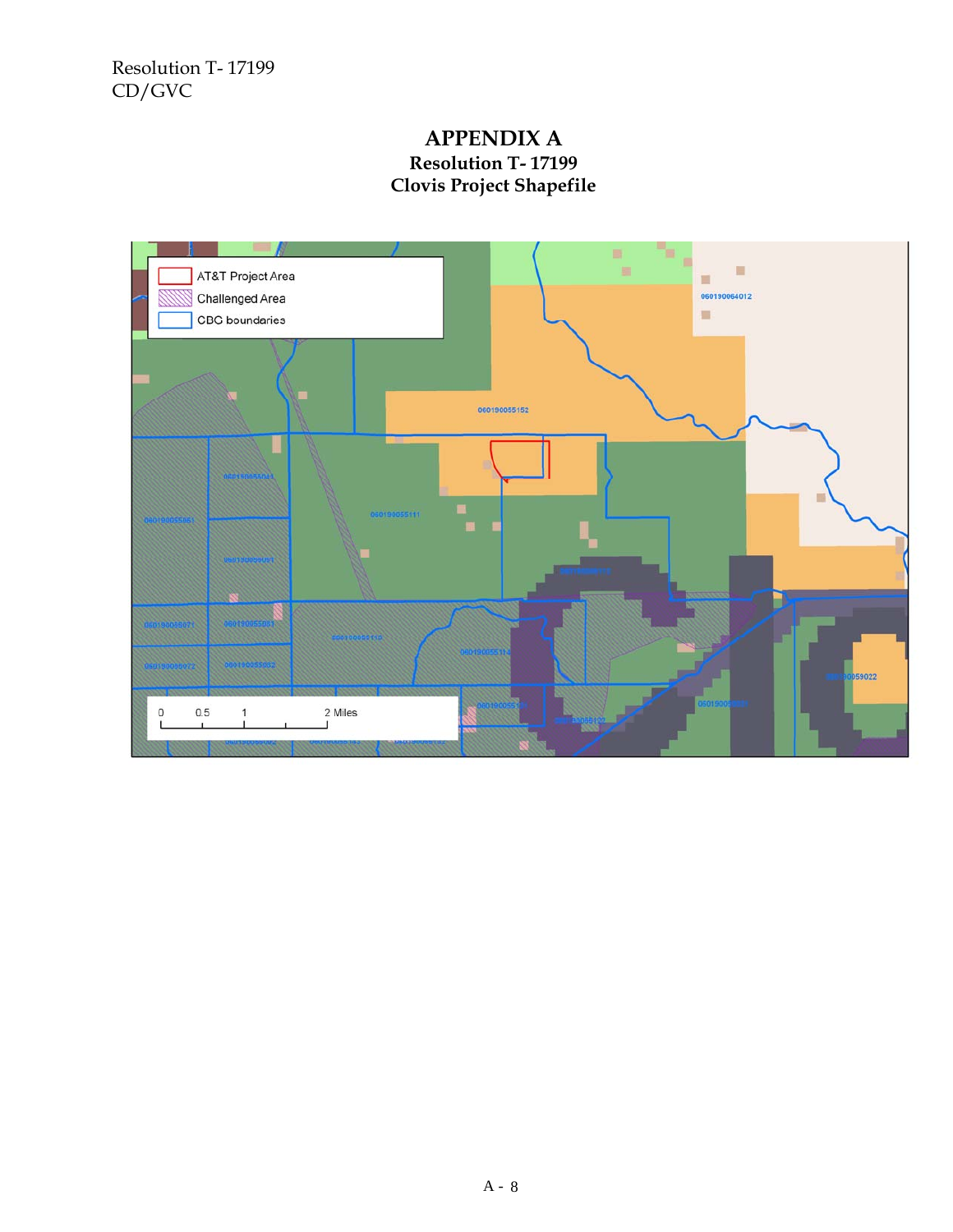## **APPENDIX A Resolution T- 17199 Carmel Project Key Information**

| $\mathbf{1}$            | Project ID                            | ATT 2008-1015                      |           |
|-------------------------|---------------------------------------|------------------------------------|-----------|
| $\overline{2}$          | Project Name                          | Carmel                             |           |
| $\overline{\mathbf{3}}$ | Project Plan                          | high speed, stand alone, internet  |           |
|                         |                                       | access service, powered by IP      |           |
|                         |                                       | connections over AT&T's            |           |
|                         |                                       | backbone; service offering will be |           |
|                         |                                       | subject to the availability and    |           |
|                         |                                       | operational limitations of the     |           |
|                         |                                       | necessary equipment and            |           |
|                         |                                       | associated wireline facilities     |           |
| $\boldsymbol{4}$        | Project Size (in square miles)        | 0.99                               |           |
| 5                       | Download speed                        | up to 10 MBPS                      |           |
| 6                       | Upload speed                          | up to 1.5 MBPS                     |           |
| $\overline{7}$          | Location                              | Monterey                           |           |
| a)                      | <b>Community Name</b>                 | Carmel                             |           |
| $\boldsymbol{b}$        | <b>CBGs/Household Income</b>          | 060530110003                       | \$108,266 |
|                         |                                       | 060530115001                       | \$51,250  |
| $\mathcal{C}$           | Zip Codes                             | 93923                              |           |
| 8                       | <b>Estimated Potential Subscriber</b> |                                    |           |
|                         | <b>Size</b>                           |                                    |           |
| a)                      | Households                            | 14                                 |           |
| $\boldsymbol{9}$        | Deployment Schedule (from             | $9 - 24$ months                    |           |
|                         | Commission approval)                  |                                    |           |
| 10                      | <b>Proposed CASF Funding</b>          |                                    |           |
|                         | CASF (40%)                            | \$75,275                           |           |
|                         | <b>CIAC</b>                           | \$15,808                           |           |
|                         | <b>Amount of CASF Funds</b>           | \$91,083                           |           |
|                         | Requested                             |                                    |           |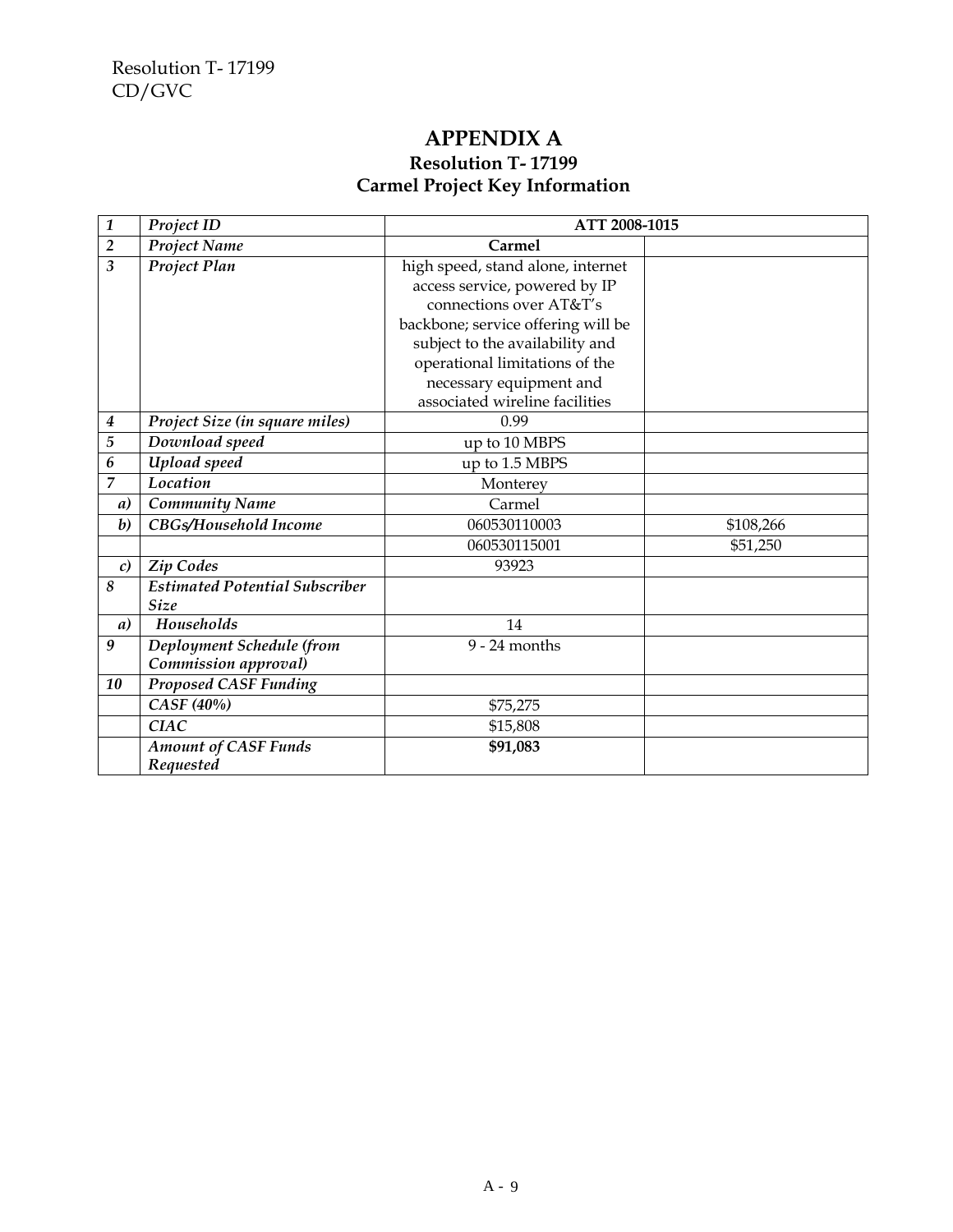## **APPENDIX A Resolution T- 17199 Carmel Project Shapefile**